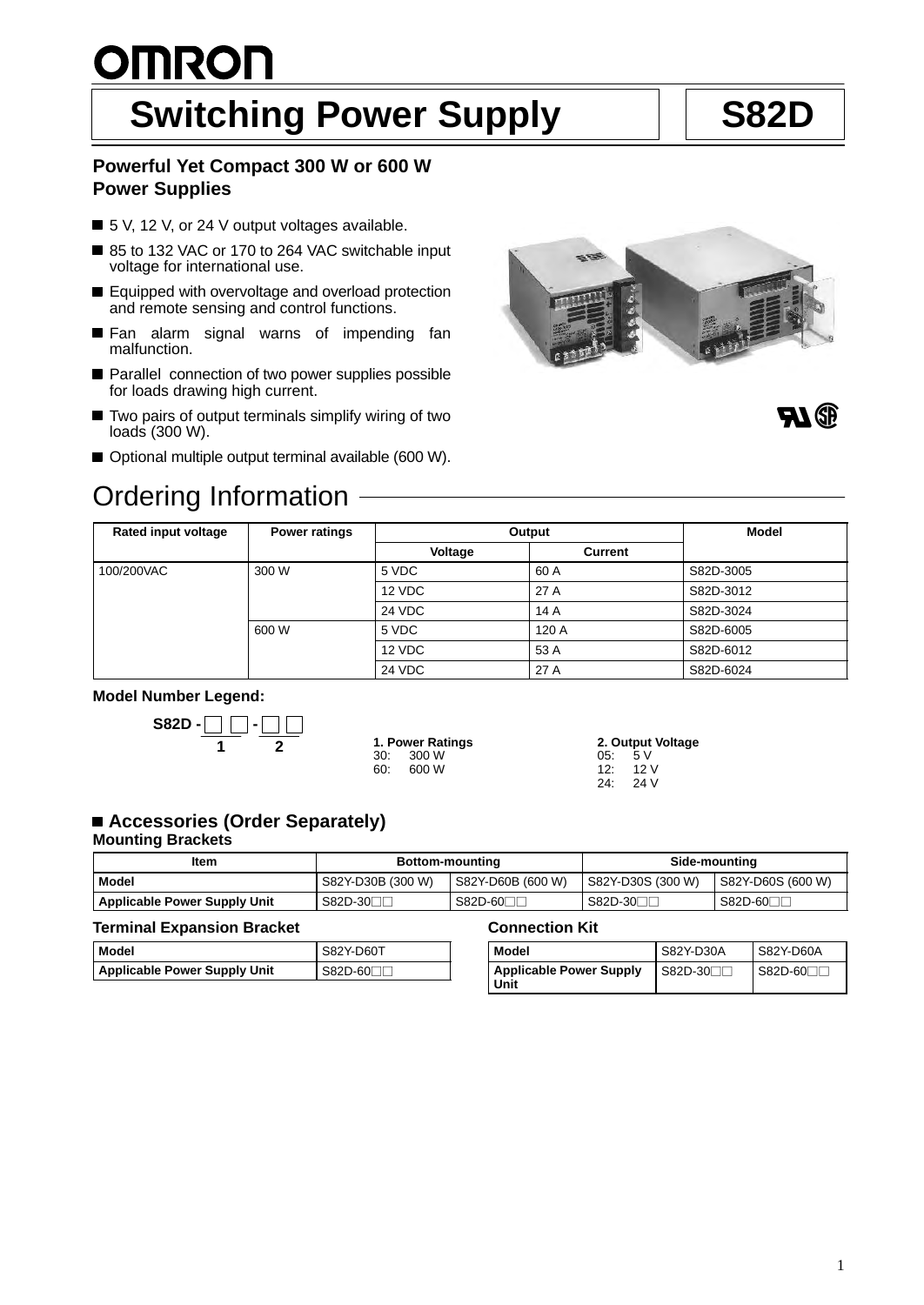## Specifications -

## **Ratings/Characteristics**

| <b>Item</b>                    |                                                                                                               | 300 W                                                                                                                 | 600 W                                                                                                                                      |           |  |
|--------------------------------|---------------------------------------------------------------------------------------------------------------|-----------------------------------------------------------------------------------------------------------------------|--------------------------------------------------------------------------------------------------------------------------------------------|-----------|--|
| <b>Efficiency (typical)</b>    |                                                                                                               | 74% to 84% (depending on types)                                                                                       |                                                                                                                                            |           |  |
| Life expectancy                |                                                                                                               | 10 yrs. min. (Used at $40^{\circ}$ C at the rated input with a 50% load. The life expectancy of<br>the fan is lower.) |                                                                                                                                            |           |  |
| Input                          | Voltage (AC only)<br>Frequency<br><b>Current</b><br>100 V input                                               |                                                                                                                       | Switchable between 100 V (85 to 132 V) and 200 V (170 to 264 V)                                                                            |           |  |
|                                |                                                                                                               |                                                                                                                       | 47 to 450 Hz                                                                                                                               |           |  |
|                                |                                                                                                               |                                                                                                                       | 8 A max.                                                                                                                                   | 14 A max. |  |
|                                | (with rated I/O)                                                                                              | 200 V input                                                                                                           | 4 A max.                                                                                                                                   | 7 A max.  |  |
|                                | Leakage current                                                                                               | 100 V input                                                                                                           | $0.5$ mA max.                                                                                                                              |           |  |
|                                | (with rated I/O)                                                                                              | 200 V input                                                                                                           | 1 mA max.                                                                                                                                  |           |  |
|                                | Inrush current                                                                                                | 100 V input                                                                                                           | 25 A max.                                                                                                                                  | 30 A max. |  |
|                                | (with rated I/O)                                                                                              | 200 V input                                                                                                           | 50 A max.                                                                                                                                  | 60 A max. |  |
|                                | Noise filter                                                                                                  |                                                                                                                       | Yes                                                                                                                                        |           |  |
| Output                         | <b>Voltage fluctuation</b>                                                                                    |                                                                                                                       | 3% max. (combined input, load, and temperature variations)                                                                                 |           |  |
|                                | Voltage adjustment range                                                                                      |                                                                                                                       | $\pm$ 10% (adjustable with variable resistor (V.ADJ))                                                                                      |           |  |
|                                | Ripple                                                                                                        |                                                                                                                       | 2% (p-p) max.                                                                                                                              |           |  |
|                                | Input variation influence                                                                                     |                                                                                                                       | 0.4% max. (85 to 132 VAC/170 to 264 VAC input, 100% load)                                                                                  |           |  |
|                                | <b>Load variation influence</b><br><b>Temperature variation influence</b><br><b>Rise time</b>                 |                                                                                                                       | 0.8% max. (rated input, 0% to 100% load)                                                                                                   |           |  |
|                                |                                                                                                               |                                                                                                                       | 0.04%/ $\degree$ C max. (0 $\degree$ to 50 $\degree$ C, with rated input and output)                                                       |           |  |
|                                |                                                                                                               |                                                                                                                       | 300 ms max. (output voltage rise to 90%, with rated input and output)                                                                      |           |  |
|                                | <b>Hold time</b>                                                                                              |                                                                                                                       | 20 ms min.                                                                                                                                 |           |  |
| <b>Additional</b><br>functions | <b>Overload protection</b>                                                                                    |                                                                                                                       | 105% min. of rated load current, inverted L drop, automatic reset (output shut off<br>after 5 s, reset by input reset)                     |           |  |
| Overvoltage protection         |                                                                                                               |                                                                                                                       | 120% of rated output voltage (typical), shut-off type, reset by input reset                                                                |           |  |
|                                | <b>Fan alarm</b>                                                                                              |                                                                                                                       | Relay output, connector SPST, 250 VAC, 1 A load resistance, but switching capacity<br>is 125 VA                                            |           |  |
|                                | <b>Remote sensing</b>                                                                                         |                                                                                                                       | Yes                                                                                                                                        |           |  |
|                                | <b>Remote control</b>                                                                                         |                                                                                                                       | Yes                                                                                                                                        |           |  |
|                                | <b>Parallel connection</b>                                                                                    |                                                                                                                       | Yes                                                                                                                                        |           |  |
| Other                          | <b>Ambient temperature</b>                                                                                    |                                                                                                                       | Operating: See the derating curve in the "Engineering Data" section<br>Storage: $-25^\circ$ to 85 $^\circ$ C                               |           |  |
|                                | <b>Ambient humidity</b>                                                                                       |                                                                                                                       | Operating:25% to 85%<br>Storage: 20% to 95%                                                                                                |           |  |
|                                | Dielectric strength<br><b>Insulation resistance</b><br><b>Vibration resistance</b><br><b>Shock resistance</b> |                                                                                                                       | 2000 VAC, 50/60Hz for 1 min (between all inputs and outputs/housing)<br>500 VDC for 1 min (between all inputs and outputs and the housing) |           |  |
|                                |                                                                                                               |                                                                                                                       | 100 M $\Omega$ min. at 500 VDC (between all inputs and outputs/housing)                                                                    |           |  |
|                                |                                                                                                               |                                                                                                                       | Malfunction: 10 to 55 Hz, 0.75-mm double amplitude (approx. 4.5G) each in X, Y,<br>and Z directions for 2 hours.                           |           |  |
|                                |                                                                                                               |                                                                                                                       | Malfunction: 294 m/s <sup>2</sup> (30G), 3 times each in $\pm X$ , $\pm Y$ , and $\pm Z$ directions                                        |           |  |
|                                | <b>Output indicator</b>                                                                                       |                                                                                                                       | Yes (red)                                                                                                                                  |           |  |
|                                | <b>Electromagnetic interference</b>                                                                           |                                                                                                                       | Meets FCC class A standards                                                                                                                |           |  |
|                                | <b>Approved standards</b>                                                                                     |                                                                                                                       | UL 1012, CSA E.B. 1402C                                                                                                                    |           |  |
| Weight                         |                                                                                                               | 2.5 kg max.                                                                                                           | 4 kg max.                                                                                                                                  |           |  |

**Note:** Be sure to remove short bar attached between FC and ACG terminals before performing dielectric strength test or insulation resistance test for surge absorber is connected across input lines.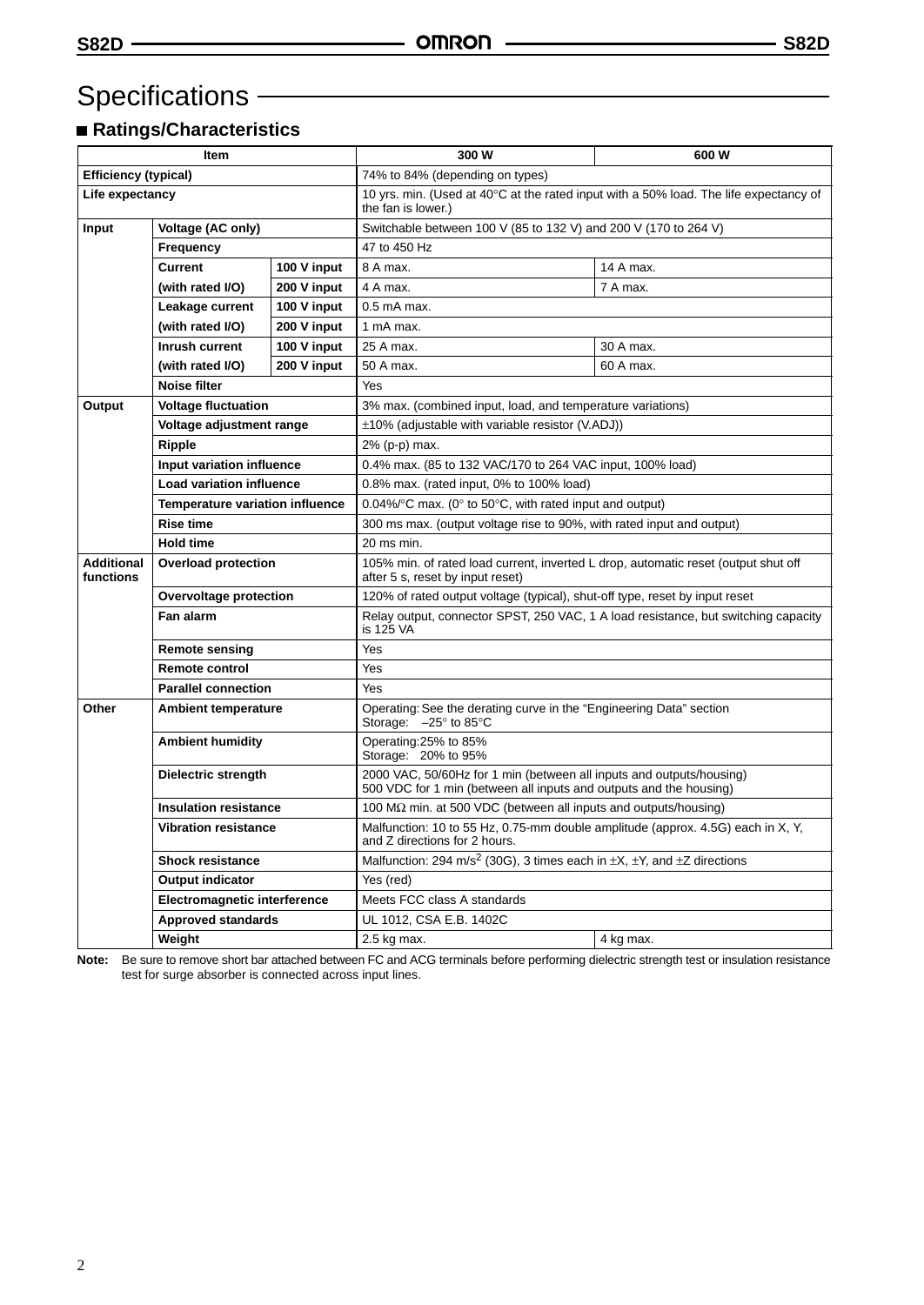## Engineering Data  $\blacksquare$  **Derating Curve**



**Note:** The derating curve differs depending on the mounting direction of the Power Supply. The curve above was obtained with the Power Supply mounted in the standard position.

## **Overload Protection**

The protective function prevents damage to the load as well as the Power Supply itself due to overload. If the load current rises above the overload set value (105% of the rated load current), the protective function will engage and the voltage will be reduced. Reset is automatic, so the Power Supply will return to normal operation when the overload condition is corrected.

If an overload condition continues for more than 5 s, the output will be shut off. In this situation, reset is not automatic. The input power must be turned off for at least 30 s, and then turned on again to reset the Power Supply.



## **Overvoltage Protection**

The protective function prevents damage to the load as well as the Power Supply itself due to overvoltage. The output is shut off if the output voltage rises above about 120% of the rated voltage. The input power must be turned off for at least 30 s, and then turned on again to reset the Power Supply.



## **Inrush Current, Rise Time, Hold Time**

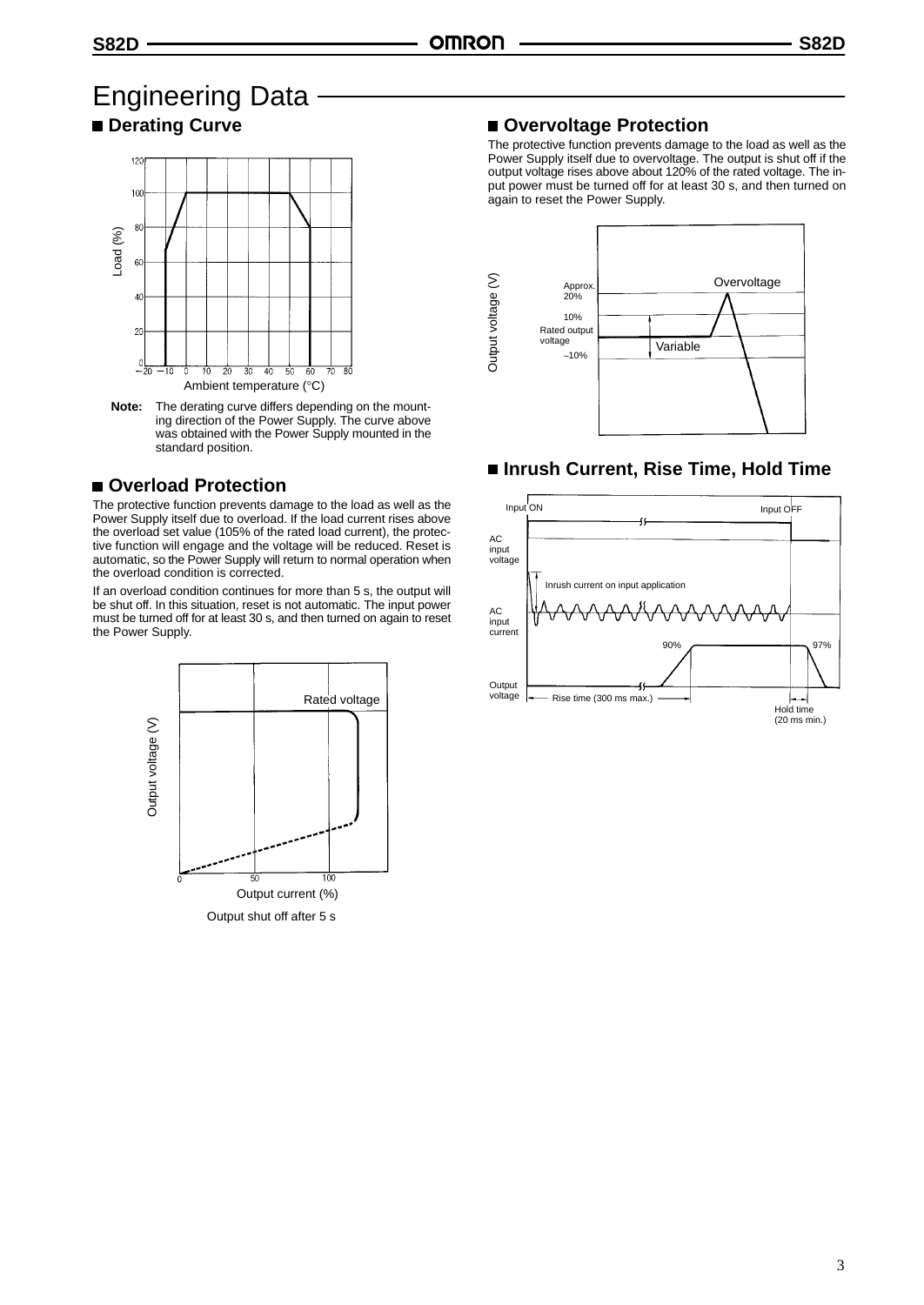## **Operation**

## **Remote Sensing Function**

This function corrects a voltage drop in the load wiring. When using the remote sensing function, remove the short bars from the remote sensing terminals as shown in the following diagram.



- **Note:** 1. When the voltage drop in the load wiring is large, the overvoltage protection function might engage just from the increase in voltage to correct the voltage drop, so be sure to use high capacity wiring.
	- 2. If the +S and +V terminals are left unconnected, the high voltage protection function will engage and the output voltage will be cut off. If the -S and -V terminals are left unconnected, the output voltage will increase about 5%.

### **Remote Control Function**

This function allows the output voltage to be turned on and off with an external signal (as long as the input voltage is being applied). When using the remote control function, remove the short bar (attached at ex-factory condition) from the remote control terminals and connect a switch or transistor as shown in the diagram below.



\*Use a transistor with  $V_{CE} > 20$ V and  $I_c > 5$  mA.

| Level          | Output voltage |  |
|----------------|----------------|--|
| L (0.8 V max.) | ΟN             |  |
| H(2 V min.)    |                |  |

**Note:** The remote control circuit is insulated from input, output, and GR.

### **Fan Alarm**

When the speed of the internal fan drops, the fan alarm output (SPST-NO) will turn ON (shorted).

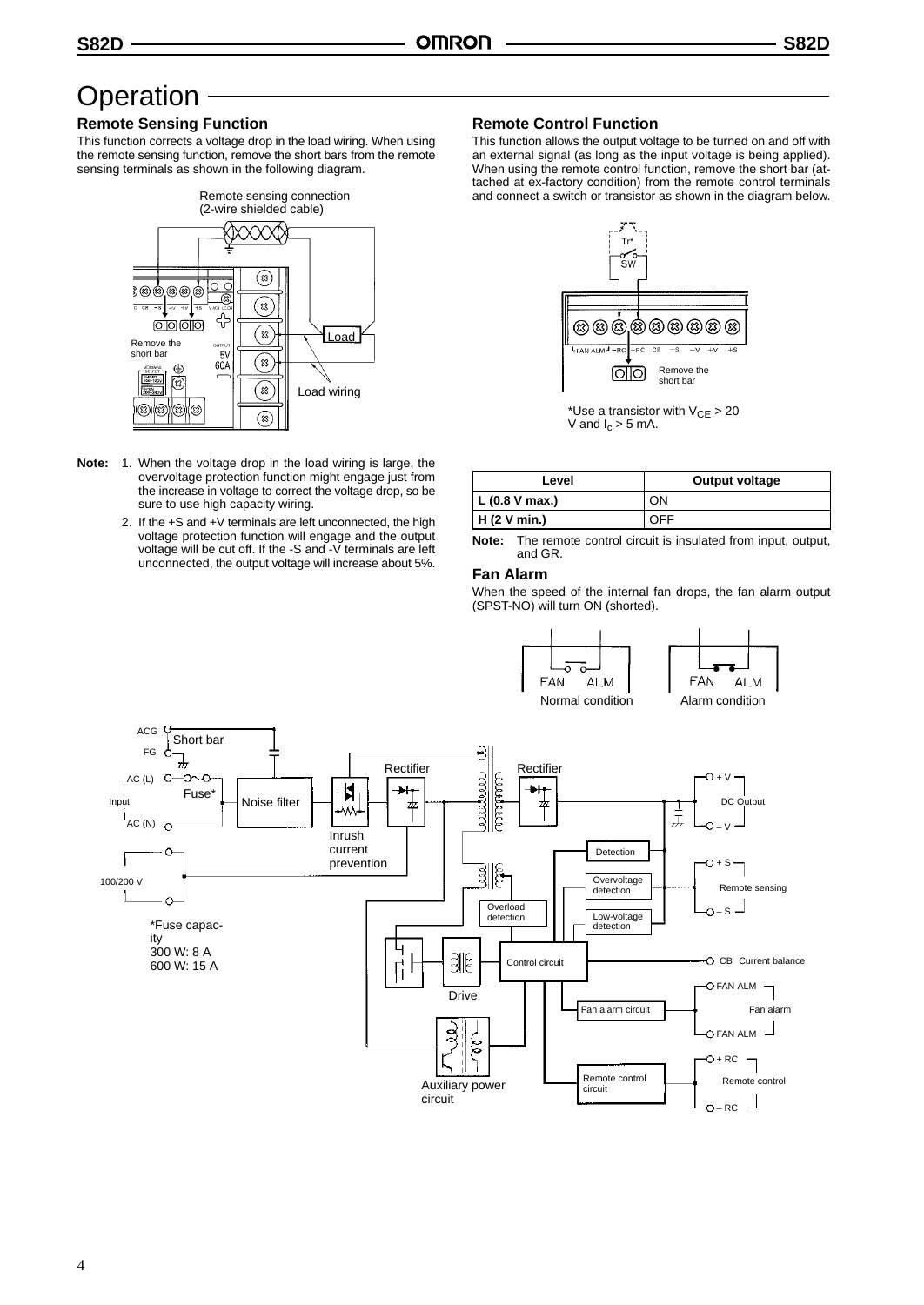## **Dimensions**

**Note:** All units are in millimeters unless otherwise indicated.

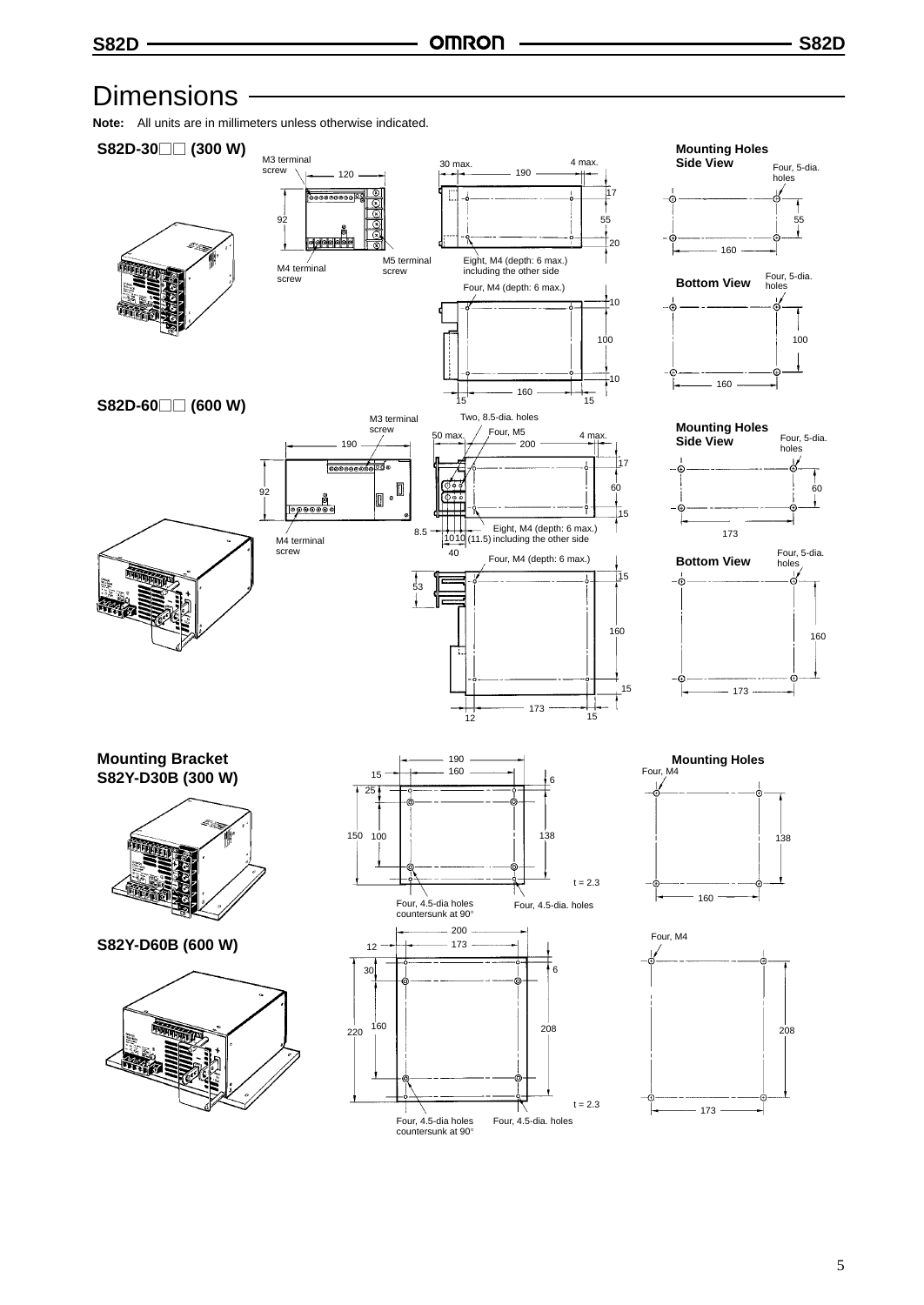

## Installation

## **Terminal Arrangement**



- 1. **DC Output Terminals:** Connect load wiring.
- 2. **Input Terminals:** Connect input wiring.
- 3. **Voltage Select Terminals:** Switch the input voltage by connecting or removing the short bar.
- (short circuited: 100 to 120 V; open: 200 to 240 V)
- 4. **V. ADJ Adjustor:** Use to adjust the output voltage.
- 5. **Output LED Indicator:** Lights when DC current is being output.
- 6. **Remote Sensing Terminals**: Corrects the voltage drop in the load lines.
- 7. **ACG Terminal:** The intermediate point of the input filter. Shorted to FG terminal for normal operation.
- 8. **FG Terminal:** Shorted to the housing, and connected to a ground line.
- 9. **Current Balance Terminal:** Connected to the CB terminal of another Power Supply wired in parallel.
- 10.**Remote Control Terminals:** Connected to an external device to enable remote control of the output while the input voltage is being applied.
- 11. **Fan Alarm Output:** Turns ON (shorted) when the speed of the internal fan drops.
- 12.**Output Voltage Monitoring Terminals:** Take-off from the DC output terminals. Connected to the remote sensing terminals (+S and –S) when the remote sensing function is not used.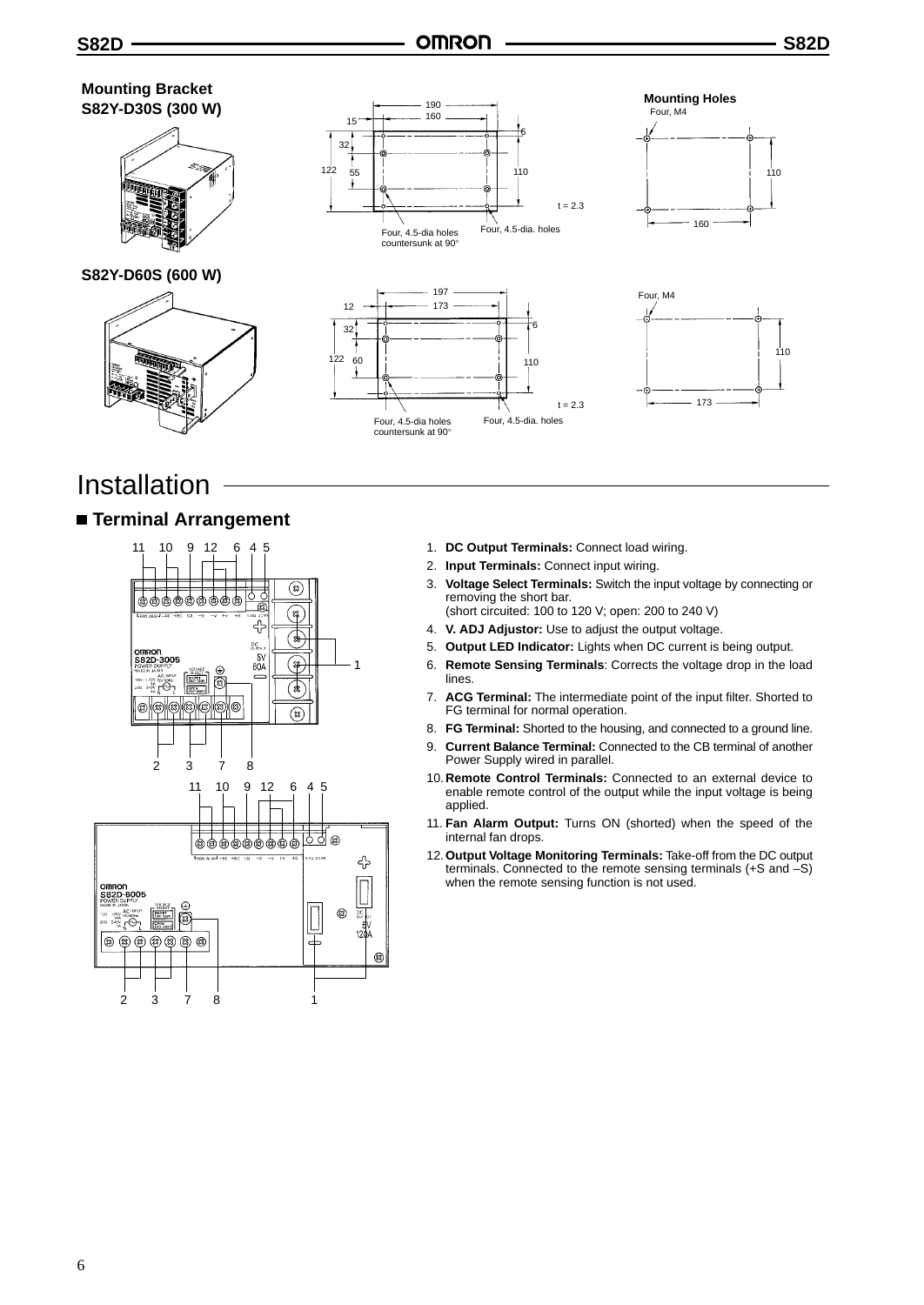## **Precautions**

### **Mounting**

Providing adequate cooling when installing the Power Supply will extend its long-term reliability.

When installing two or more Power Supplies side-by-side, allow at least 10 mm spacing between them, as shown in the diagram below.



The Power Supply is cooled by air forced through it by the internal fan. Don't obstruct the ventilation holes in the front and back surfaces of the unit.



Take care to minimize dirt, dust, and other air-borne debris which could interfere with the passage of cooling air.

#### **Switching the Input Voltage between 100 to 120 and 200 to 240 V**

Select 100 to 120 or 200 to 240 V input voltage by shorting or opening the input voltage switching terminals, as shown in the diagram below. (Factory set to 200 to 240 V operation.)







**200 to 240 V Input**



## **Terminal Expansion Bracket**

A terminal expansion bracket is available for use with the 600 W Power Supply when several loads need to be connected.



#### **S82Y-D60T**

Brackets: 2 M4 x 8 terminal screws: 12 M5 x 12 terminal screws: 4

### **Replacing the Fan**

It is necessary to replace the internal fan when the fan alarm output goes ON. Replacement fans can be ordered through your dealer. To replace the fan, remove the back cover as shown in the diagram below.



## **Generating Output Voltages (**±**)**

S82D Power Supplies may be connected to provide floating output voltages  $(\pm)$  as shown below.



### **Series Connection**

The output of two Power Supplies can be combined in series to double the output voltage as shown below.